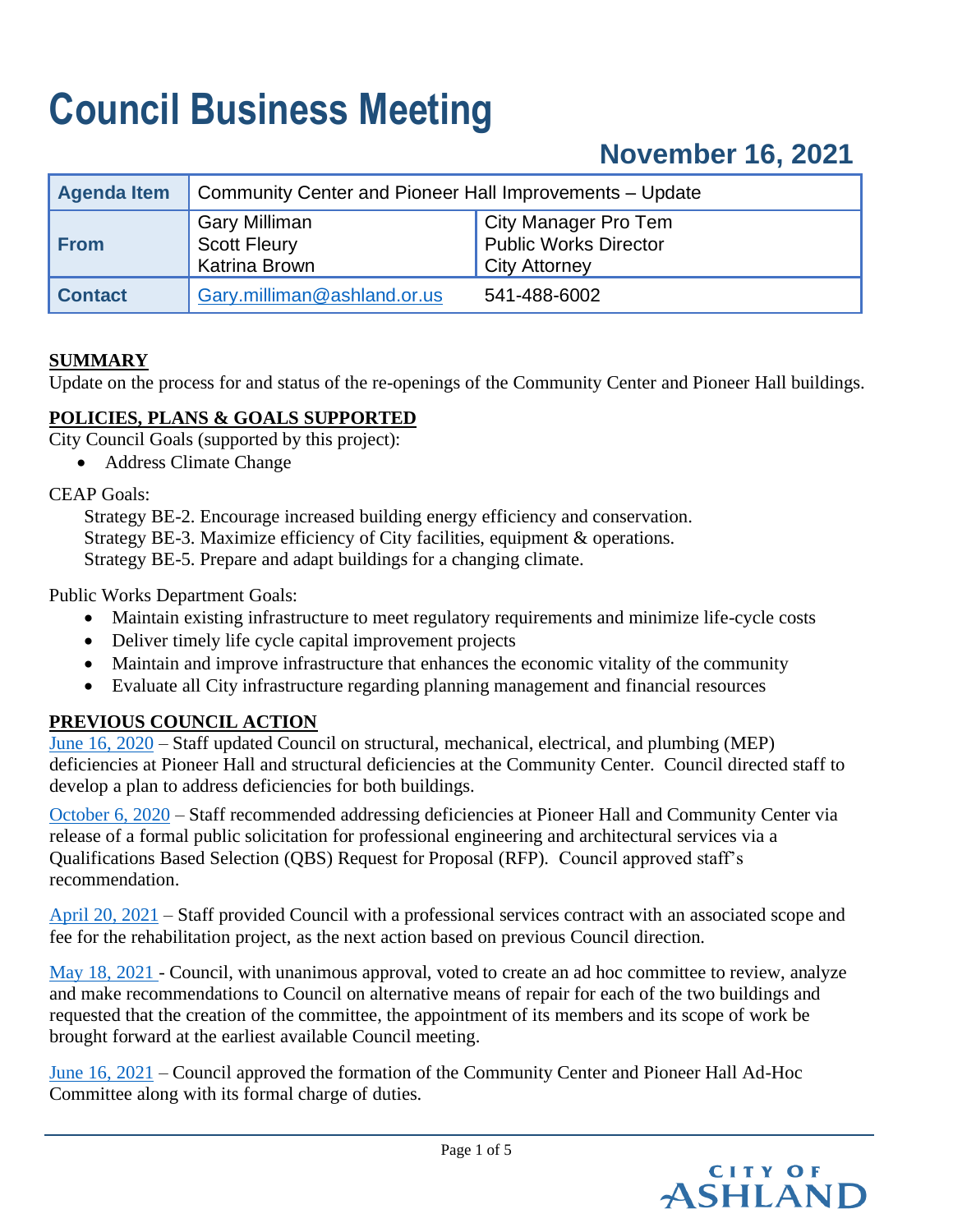[September 21, 2021](https://www.ashland.or.us/SIB/files/09_21_2021_Community_Center_and_Pioneer_Hall_Ad-Hoc_Committee_Recommendations_FINAL(1).pdf) – Council moved to accept the Ad-Hoc Committee report presented, to im[le,entthe recommendations outlined in the report, and to open the Community Center and Pioneer Hall as soon as possible.

# **BACKGROUND AND ADDITIONAL INFORMATION**

Since the Council motioned to move forward with the Ad-Hoc Committee recommendations for improvement to the Community Center and Pioneer Hall, numerous things have occurred and or are in process.

# **Retaining Wall:**

Public Works has been coordinating with consulting firms to develop design and construction documents for installation of a retaining wall behind both structures. This was a priority recommendation of the Ad Hoc Committee. There is more process involved than just the design and construction of a retaining wall. The property and associated hillside slope fall under Ashland Municipal Code (AMC) 18.3.10, "Physical and Environmental Constraints Overlay". The property has a slope that exceeds 35%, which is defined as severe. Tree removal is also required and is handled through AMC under the Physical and Environmental Constraints Overlay as well. Planning staff has informed Public Works that the review and approval process for permitting of the retaining wall and tree removal will take around forty (40) days from application submittal. Planning staff has also recommended a pre-application process early on to ensure nothing gets missed when a formal permit application is submitted. Public Works has scheduled a pre-application conference with the Planning Department for November 17 to ensure all the issues are managed correctly.

Public Works has had two onsite meetings with a consulting firm and geotechnical engineer to discuss the slope stability and retaining wall design. The initial recommendation was to remove the debris/sluff that has accumulated next to both structures and then evaluate the slope again before proceeding with retaining wall construction. The initial thought was a wall might not be the best long-term solution as the slope in general is very stable, but they wanted to see the area cleaned first before making a final recommendation. Public Works has obtained a quote to remove the material and is working to put a contract in place for the work. Once the material is removed another site visit will be coordinated with the consulting firm and geotechnical engineer to move the retaining wall project forward.

### AMC 18.3.10.090 (B)(1):

1. All grading, retaining wall design, drainage, and erosion control plans for development on Hillside Lands shall be designed by a geotechnical expert. All cuts, grading or fills shall conform to the International Building Code and be consistent with the provisions of this ordinance. Erosion control measures on the development site shall be required to minimize the solids in runoff from disturbed areas.

### **Pioneer Hall Reopening:**

Pioneer Hall can be fully reopened for public gathering use upon the lifting of the COVID restrictions currently applicable to all City buildings. Staff believes that only intermittent closing may be required during construction. Portions of the building have been in use to support outdoor activities and events. See comments below concerning APRC staffing.

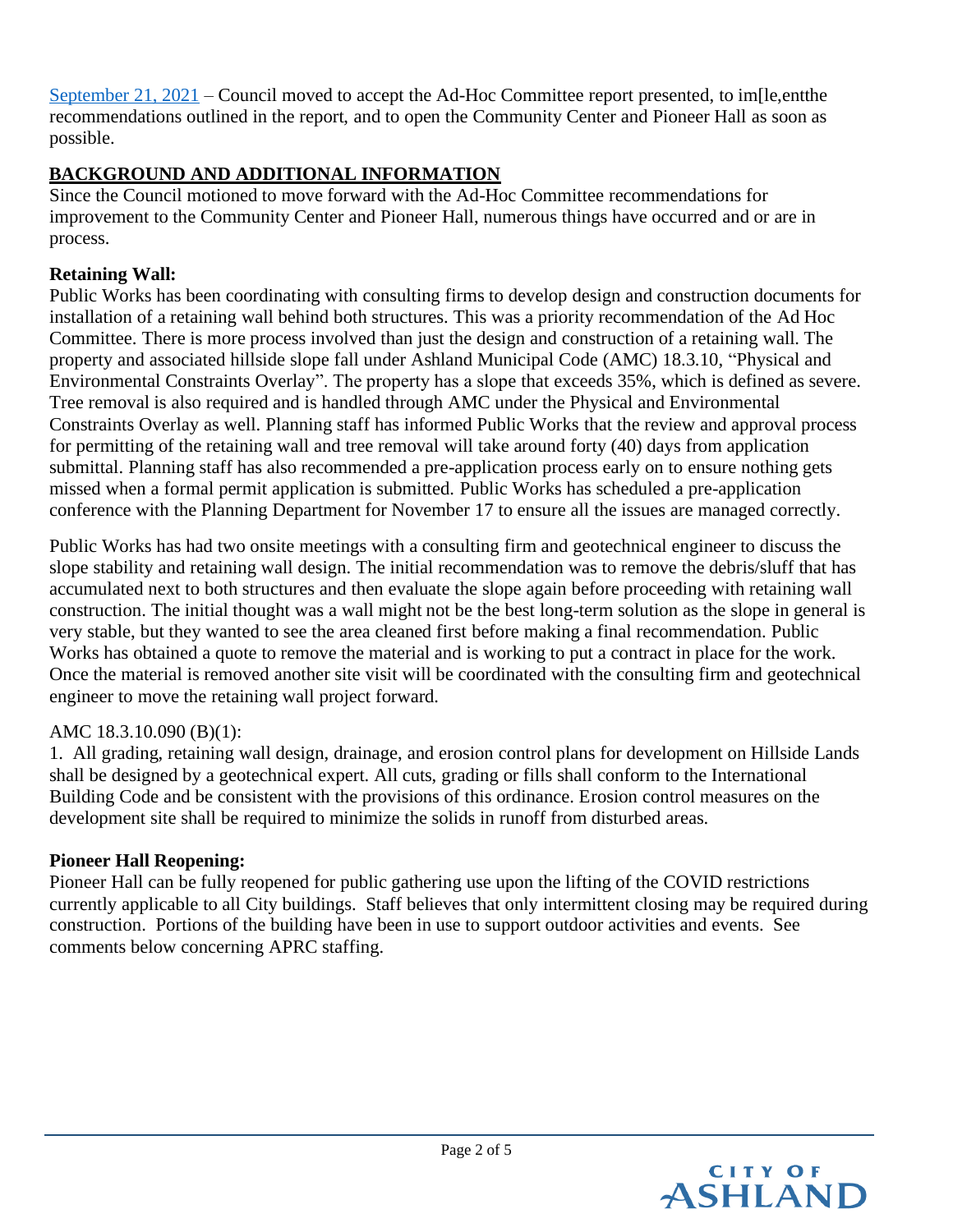

#### **Structural Improvements:**

Public Works Staff has drafted a Request for Proposal – Qualifications Based Selection document that has been reviewed and approved by Legal for public solicitation. The solicitation was released on November 2, 2021. The estimated schedule is shown below. Staff hopes to have a contract before Council by February of 2022 for the structural work.

|    | <b>EVENT</b>                                                              | DAILY COUNT (CALENDAR DAYS)       | DATE       |
|----|---------------------------------------------------------------------------|-----------------------------------|------------|
| 1. | <b>Request for Proposal Released</b>                                      | 0                                 |            |
|    |                                                                           |                                   | 11/02/2021 |
| 2. | Last Date for Request for changes/Protest<br>for Specifications/Questions | 10 days prior to Proposal Closing | 11/27/2021 |
| 3. | Last Date for City to Post Addenda                                        | 3 days prior to Proposal Closing  | 12/04/2021 |
| 4. | Closing Date (last day to submit Proposals)                               | ~30 days after Proposal Release   | 12/07/2021 |
| 5. | <b>Responses Evaluated</b>                                                | ~15 days after Closing Date       | 12/22/2021 |
| 6. | Interviews Held (if necessary)                                            | ~25 days after Closing Date       | 01/01/2022 |
| 7. | Intent to Award Announced                                                 | ~30 days after Closing Date       | 01/06/2022 |
| 8. | <b>Contract Negotiations</b>                                              | ~40 days after Closing Date       | 01/16/2022 |
| 9. | Expected Project Completion (all phases)                                  | 14 months after Contract Award    | 03/31/2023 |

### **Community Center Reopening Process:**

In 2019 Marquess and Associates was hired to provide a structural evaluation of the Community Centerto address concerns with the structural stability of the building. Marquess Associate, Kristina Cooper, P.E. provided a detailed evaluation which outlined primary structural deficiencies of the building structure and concluded that "the current condition is unacceptable. If more outward deflection occurs at the top of the wall because of a failed member, or slipping connections, it could cause a "**total collapse of the building**."

After a review of the evaluation, it was clear that the building needed to be closed off to public access for life-safety reasons, until the identified structural inadequacies could be addressed. Both Marquess and Associates and the Ad Hoc Committee have expressed ways of addressing the areas of concern. Although the two groups have identified different approaches to provide a remedy to the structural inadequacies, either

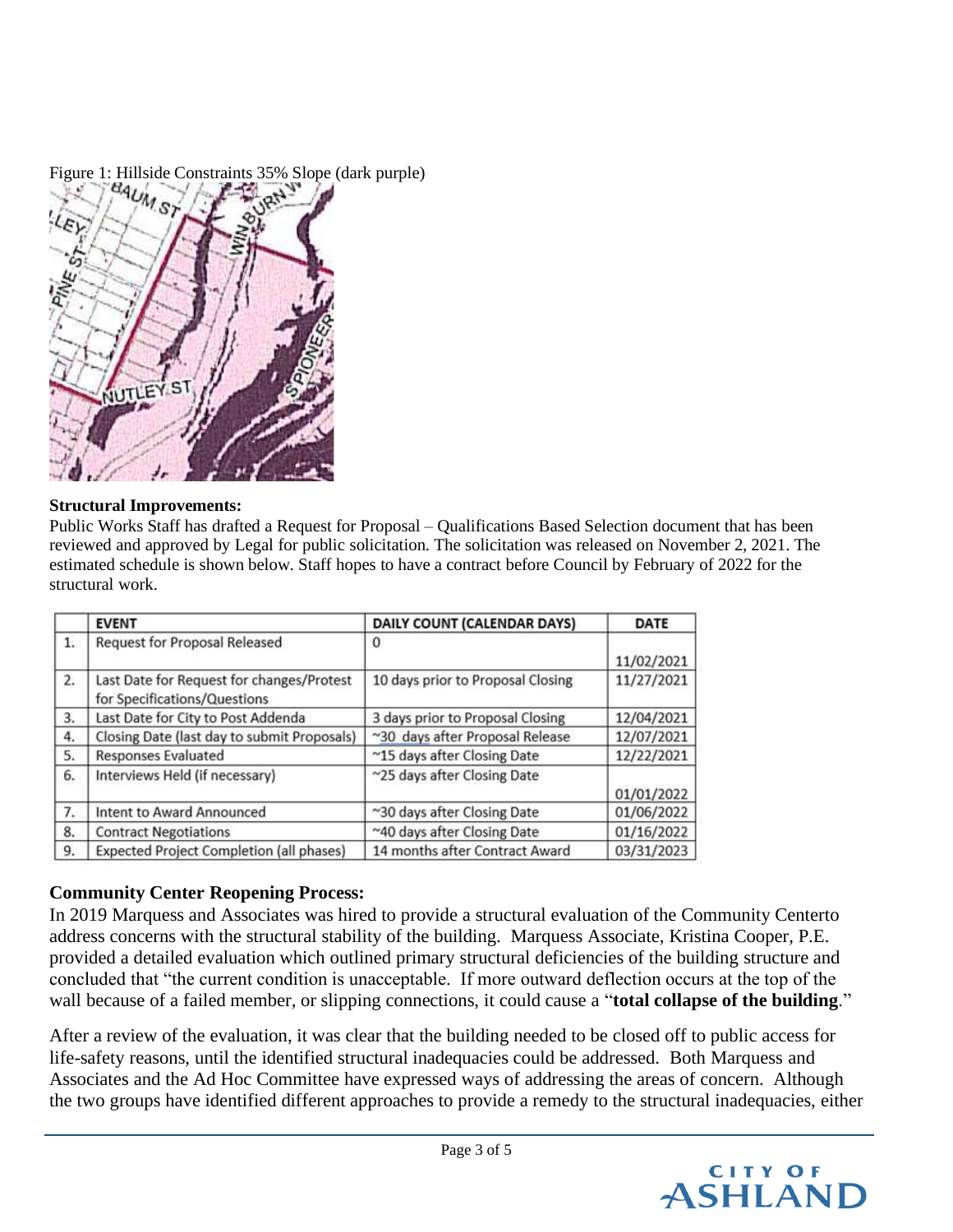approach be considered as long as supporting calculations are provided, under the provisions of current State building codes.

Direction was given by the City Council to proceed with opening the Community Center to the public "at the earliest convenience" following the presentation by the Ad Hoc Committee on September 21, 2021. At that time, members of the Ad Hoc Committee opined that the building could be opened for public use until and while the recommended rehabilitation work was being accomplished. This recommendation was not vetted with the City's Building Official, management or risk management staff. The City Manager Pro Tem is concerned that, in light of the earlier report from Marquess and the fact that the building does not meet Building Code standards, allowing the building to be occupied prior to rehabilitation would present a safety risk to its users and staff, and would expose the City to financial risk and would potentially expose City employees and officials to personal liability.

In order to reopen the Community Center for public gathering use, a permit must be applied for to address the structural concerns identified by the report provided by Marquess and Associates, as well as any other concerns brought to light by design professionals who are assigned the task of addressing structural deficiencies. Detailed plans and calculations which clearly identify how the areas of concernare to be addressed need to be provided by an Oregon licensed design professional Only after these plans are approved and the repairs are made will the building be safe to occupy. able to safely handle the loads imposed on it, and it will be safe to occupy.When all inspections are complete and the occupancy permit is signed off, only then can the Community Center be utilized by the public.

# **Building Management:**

The Ashland Parks and Recreation Commission (APRC) rents both the Community Center and Pioneer Hall from the City on an annual basis and then manages the facilities for public rental purposes. This is done under and approved Memorandum of Understanding between the City and APRC, reference attachment #1. Any revenue generated over the annual rental fee is kept within the APRC Parks Fund. APRC did not budget funds in the 2021-2023 Biennium to manage the Community Center and cover the cost of the annual rental paid to the City, the daily maintenance of the building and staff time to manage the facility. APRC staff will need to discuss options with the APRC on the impacts of managing the facilities once the structural improvements are completed and the buildings can be safely reopened for public use. Staff will reportback the City Council on this issue.

APRC has also expressed concerns related to the functional suitability of the building for rentals. Aside from the structural repairs that are needed for the Community Center, APRC has noted several areas of concern with the lighting, sound, restrooms, kitchen and other accessibility and functional issues that affect the appeal and usability of the Community Center by the public. APRC staff has requested that those issues be addressed with any improvements that are made to the building.

Staff understands that City Council direction was to address only the structural defects of the Community Center this time. Thus, the project that will be designed and advertised for bid will focus on the structural aspects of the building and will only address those APRC concerns mentioned above if there are elements that would impair the structural work or are repairs/improvements that can be made without impacting the overall timeline for project completion.

### **Public/Private Partnership Proposal:**

Councilors Hyatt and Seffinger were recently contacted by local resident Allan Sandler with a concpt for redevelopment of the Community Center through a pyblic private partnership. Please see the attached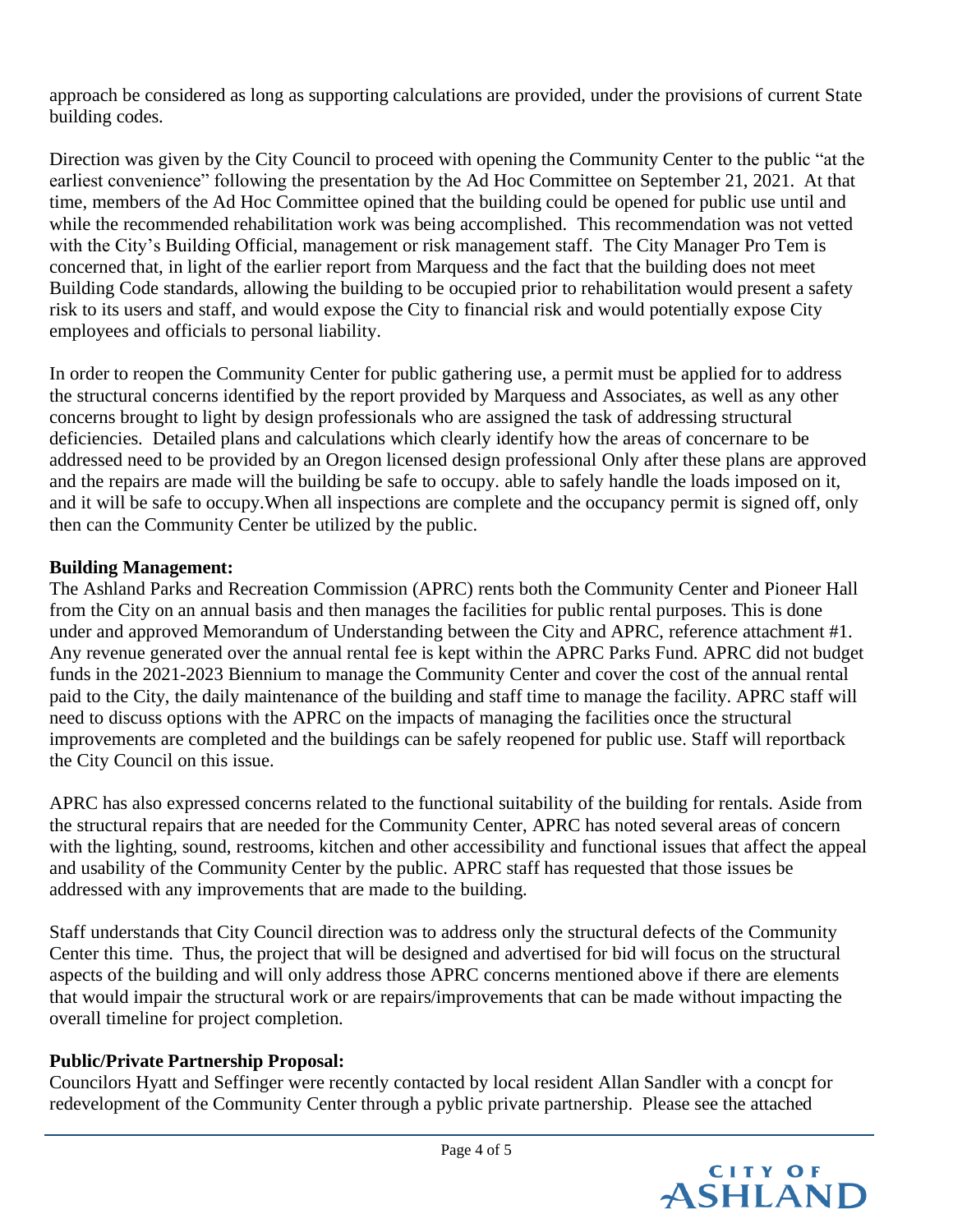outline. Essentially, the proposal is to lease the building from the City for a period of 20 years, enter into an agreement on continuing public use of the building under the management of Mr. Sandler, with full funding for rehabilitation to be provided by Mr. Sandler, who would set and retain user fees. Mr. Sandler has requested to discuss this matter with the City Council to determine the level of interest in pursuing this proposal. Perhaps such a discussion could occur at a study session. Staff has not yet met with Mr. Sandler or vetted the proposal with the City Attorney. However, work is in progress to secure engineering services and permit approvals for the retaining wall and building rehabilitation, as indicated above. Staff is seeking Council direction as to whether to proceed in the current direction, or to take a hiatus until such time as the City is able to consider the Sandler proposal and possibly develop a partnership agreement.

# **FISCAL IMPACTS**

Total fiscal impacts from engineering and construction are to be determined. \$830,000 was budgeted for capital improvements to each building in the Facilities Fund for the 2021-2023 Biennium.

#### **STAFF RECOMMENDATION**

Staff is seeking direction as to whether to pause the current plan for the retaining wall and rehabilitation of the Community Center building until the proposal from Allan Sandler is fully explored.

### **ACTIONS, OPTIONS & POTENTIAL MOTIONS**

Consider motion to pause the current engineering design work on the Community Center building and retaining wall pending a full review of the proposal for leasing and rehabilitating the building as proposed by Allan Sander.

#### **REFERENCES & ATTACHMENTS**

Attachment #1: Memorandum from City Attorney Attachment #2: Concept proposal for public/private partnership

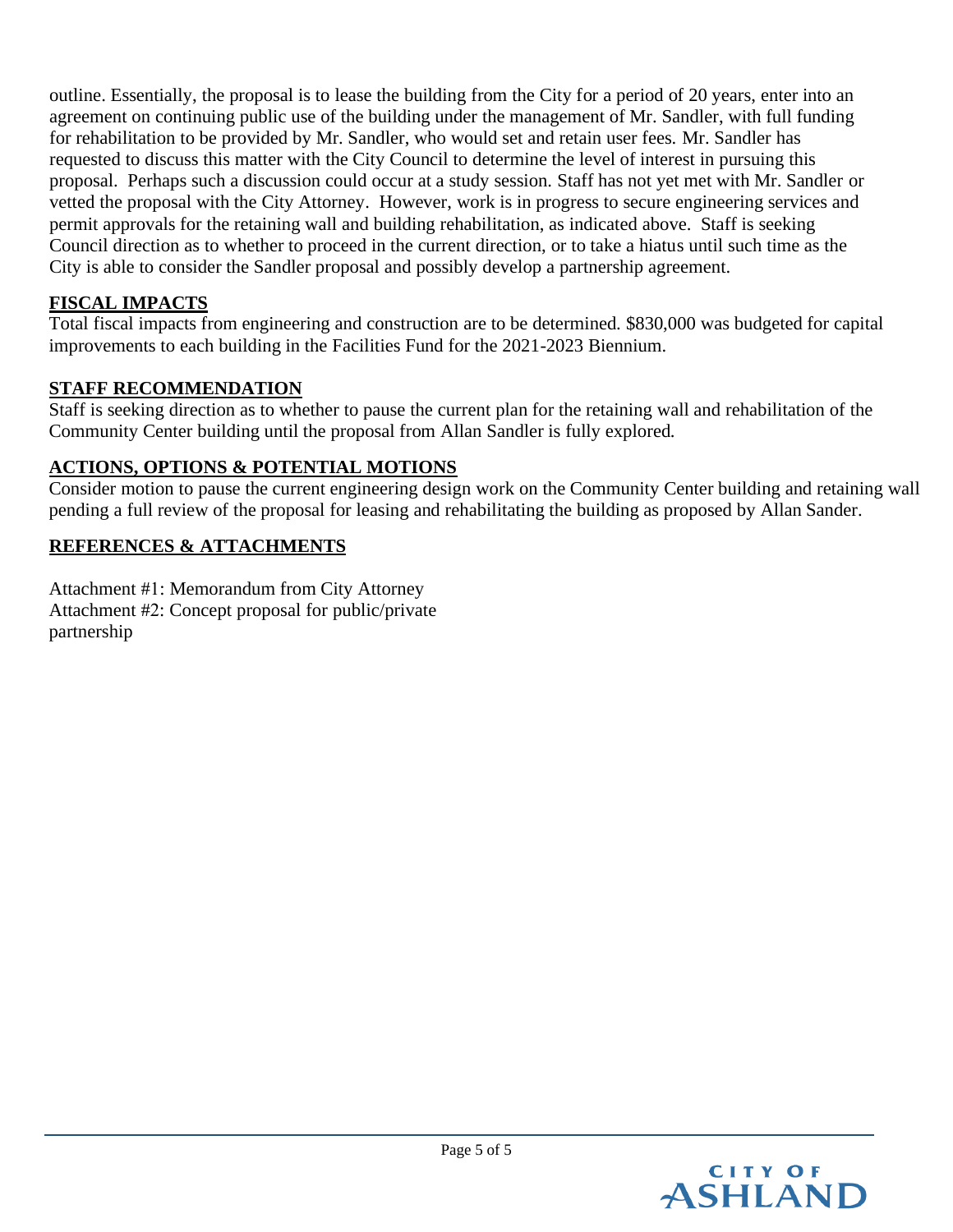#### **Overview**:

Members of Ashland City Council have recently been contacted by Mr. Allan Sandler, of Ashland, Oregon, with a concept for development of the Ashland Community Center and a proposal for a public private partnership in support of this concept.

#### **Vision**:

Mr. Sandler provided a concept for the Community Center that includes a combination of uses including but not limited to:

- 1. Early childhood education
- 2. Children's theater productions and classes
- 3. Community events consistent with current facility uses

Mr. Sandler's concept is built on the premise that Ashland is a community that takes great pride in theatrical offerings, would welcome such programs focused on our children, and has a need to better serve families with early childhood education opportunities.

#### **Proposed Treatment**:

If the City of Ashland were to pursue this partnership the broad framework of the agreement is as follows:

- 1. The City of Ashland leases the building for a period of 20 years to Mr. Sandler and his team.
- 2. Mr. Sandler and his company completely repair the Ashland Community Center, at their expense, including:
	- a. Full clean up behind the building and installation of a retaining wall.
	- b. Complete a full upgrade to code, including installation of sprinklers.
	- c. Include seismic retrofit in the rehabilitation of the building.
	- d. Confer with the Ashland Historic Commission to maintain the historical significance of the building.
- 3. Full funding for the project is currently available, financing will not need to be sought.
- 4. Upon completion of the upgrade Mr. Sandler and his team operate the building for the balance of the lease.
- 5. Mr. Sandler has discussed this proposal with Oregon Architecture, a local Architecture firm based in Medford and is prepared to work with Oregon Architecture on initial due diligence. These functions include:
	- a. Initial Assessment review of existing documentation and a site visit
	- b. Program Review Review the proposed use of the building with the building specifications to ensure compatibility.
	- c. Design Development Develop materials to share with the City of Ashland related to floor plans, elevations and materials to better define the project.

These are broad strokes of the concept, and details of the public private partnership would need additional discussion and definition once Ashland City Council interest is better understood.